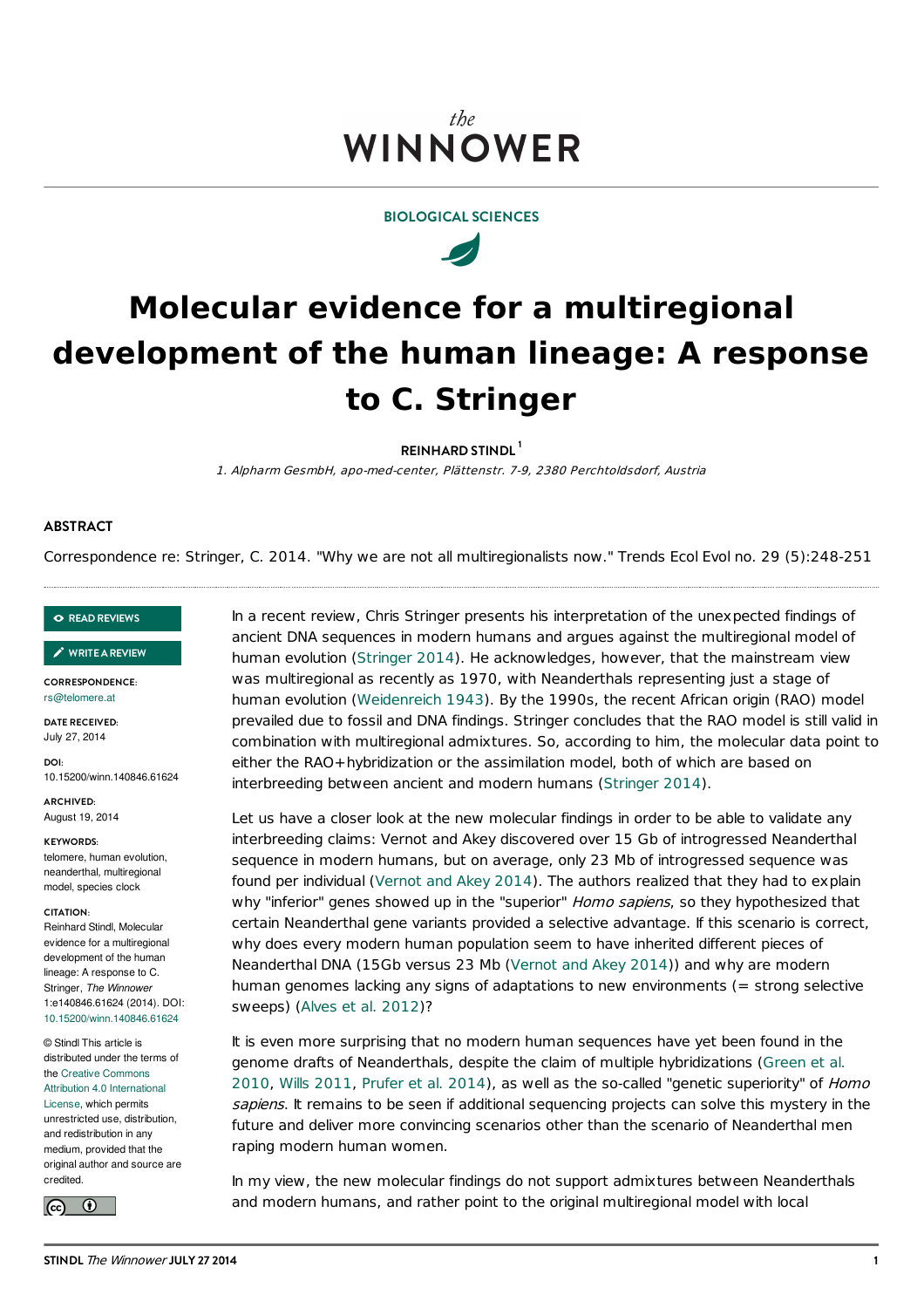$BY$ 

Neanderthals directly transforming into modern humans worldwide [\(Weidenreich](#page-2-1) 1943). This would be in line with the extreme variation of inherited Neanderthal sequences in modern human populations, as well as with the absence of any modern human genetic sequence in Neanderthal DNA. It would also provide an alternative explanation for the unexpected rapid elimination of much of the Neanderthal DNA in modern humans [\(Stringer](#page-2-0) 2014), which has been proposed based on similar Neanderthal DNA portions found in the 40,000 year-old Tianyuan sample (Fu et al. [2013](#page-1-1)).

Sometimes, existing scientific knowledge can be a burden rather than a benefit. If we did not have this dominant model of human evolution (RAO), would the interpretations of the new molecular findings be the same? Is it possible that there is a tendency within the scientific establishment to interpret the evidence in a way that shows that we were right and have not wasted our time on incorrect models? Wouldn't it be nice to go back in time before the globalization of scientific thought and return to the era of diversity in scientific research? I will give it a try and present here my alternative interpretation of the scientific facts.

There is a reason why multiregional origins of modern humans are a no-go for molecular biologists: the lack of any molecular mechanism capable of producing such a scenario. A multiregional transformation of ancient humans into modern humans would require some kind of trigger and a non-random mechanism of genomic change.

The Nobel laureate Barbara McClintock discovered both. She knew that broken chromosome ends (eroded telomeres) lead to chromosomal instability and activate transposable elements [\(McClintock](#page-2-6) 1984) that can rewire the genome [\(Kunarso](#page-2-7) et al. 2010). Telomeres erode in somatic tissues (actually, in tissue stem cells) during aging, but are supposed to remain stable in the germ line of a species. However, the results of a large multigenerational study on healthy subjects published in PNAS [\(Eisenberg,](#page-1-2) Hayes, and Kuzawa 2012) are indicative of telomere erosion in the human lineage [\(Stindl](#page-2-8) 2014).

[Transgenerational](#page-2-8) telomere erosion has been hypothesized to be the biological clock (Stindl 2014) that the early proponents of Darwinian evolution could not possibly imagine. According to the telomeric sync model of speciation, transgenerational telomere erosion is the trigger for the repatterning of the genome by transposable elements, which facilitate the phenotypic change [\(Stindl](#page-2-8) 2014). Equipped with these biological mechanisms, the old European mainstream model of saltatory evolution of nonadaptive characters is waiting to be resurrected and might better fit the molecular data on human evolution ([Stindl](#page-2-8) 2014).

## **REFERENCES**

<span id="page-1-0"></span>Alves, I., A. Sramkova Hanulova, M. Foll, and L. Excoffier. 2012. "Genomic data revea l a complex making of humans." PLoS Genet no. 8 (7):e1002837. doi: [10.1371/journal.pgen.1002837.](http://dx.doi.org/10.1371/journal.pgen.1002837)

<span id="page-1-2"></span>Eisenberg, D. T., M. G. Hayes, and C. W. Kuzawa. 2012. "Delayed paternal age of reprod uction in humans is associated with longer telomeres across two generations of descendants." Proc Natl Acad Sci U S A no. 109 (26):10251-6. doi: [10.1073/pnas.1202092109.](http://dx.doi.org/10.1073/pnas.1202092109)

<span id="page-1-1"></span>Fu, Q., M. Meyer, X. Gao, U. Stenzel, H. A. Burbano, J. Kelso, and S. Paabo. 2013. "DN A analysis of an early modern human from Tianyuan Cave, China." Proc Natl Acad Sci U S A no. 110 (6):2223-7. doi: [10.1073/pnas.1221359110.](http://dx.doi.org/10.1073/pnas.1221359110)

Green, R. E., J. Krause, A. W. Briggs, T. Maricic, U. Stenzel, M. Kircher, N. Patterso n, H. Li, W. Zhai, M. H. Fritz, N. F. Hansen, E. Y. Durand, A. S. Malaspinas, J. D. Jensen, T. Marques-Bonet, C. Alkan, K. Prufer, M. Meyer, H. A. Burbano, J. M. Good, R. Schultz, A. Aximu-Petri, A. Butthof, B. Hober, B. Hoffner, M. Siegemund, A. Weihmann, C. Nusbaum, E. S. Lander, C.